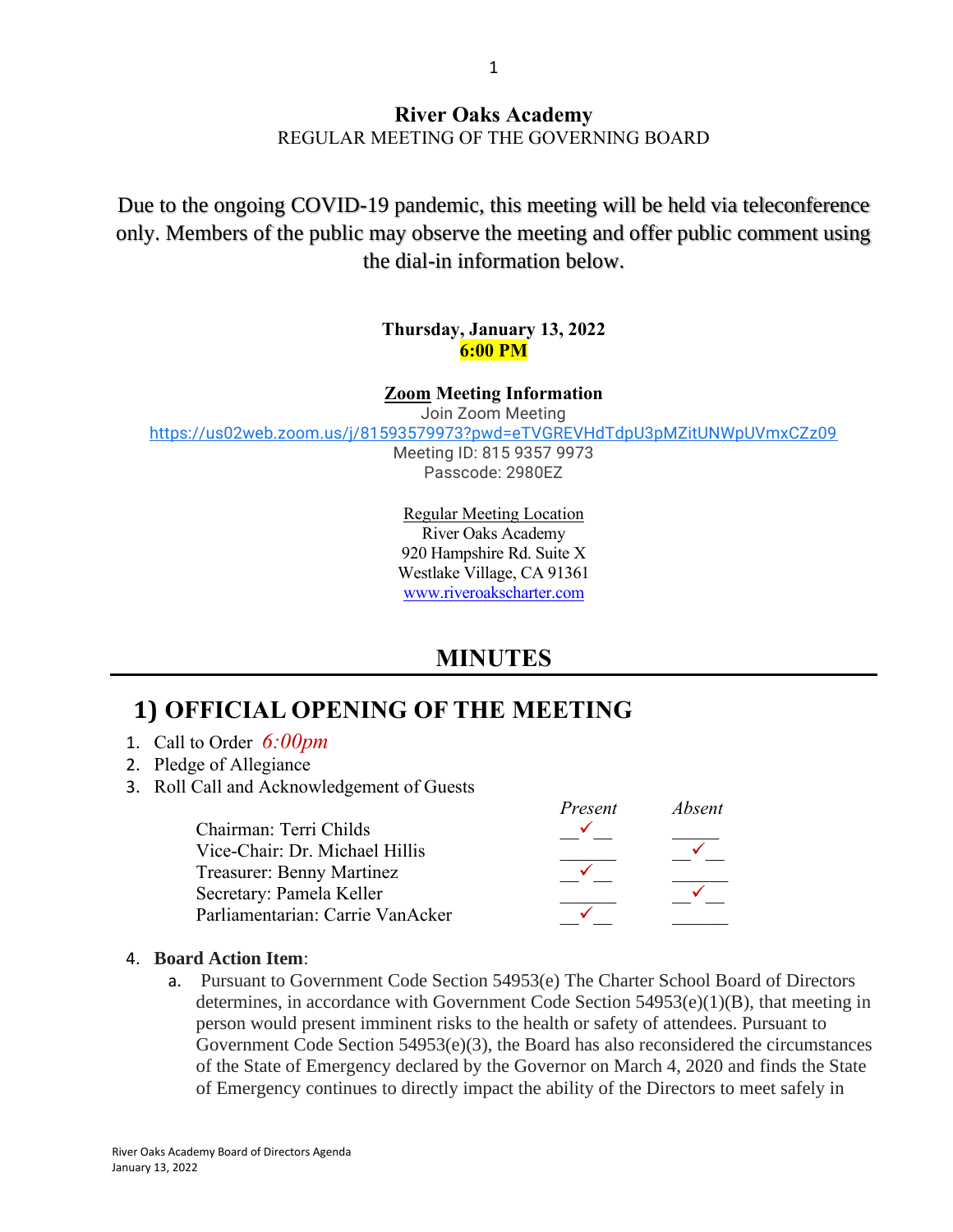person and/or that State or local officials continue to impose or recommend measures to promote social distancing.

*Motion to: Approve Made by: Benny / Carrie Motion is: Carried 3-0-0; with Terri, Benny, and Carrie in favor*

- *5.* Mission Statement *River Oaks Academy (ROA) is founded on the belief that all children are born with the capacity for brilliance. Our mission is to help children find, nurture, and sustain the passion that will lead to their individual forms of brilliance. To this end, we offer a nontraditional K-12 independent study program of individually designed curriculum and direction.*
- 6. Emergency Additions to the Agenda January 13, 2022

*None*

*Motion to: Made by: Motion is:*

## **2) ORGANIZATIONAL**

N/A

### **3) PUBLIC COMMENTS**

*Citizens who would like to address the Board on any item on the Agenda may do so now or when the President requests comments from the Public as the Board is considering the item. This portion of the Board meeting is set aside for members of the audience to make comments or raise issues that are not specifically on the agenda. These presentations, both during open and agendized topics, are limited to three (3) minutes per presentation and the total time allotted to non-agenda items will not exceed fifteen (15) minutes.*

### **4) INFORMATION AND DISCUSSION ITEMS**

*These items are presented to the Board for information only and are not subject to action at this meeting. These items may be added to a future meeting for action by the Board.*

- 1. Budget Committee Informational (5 min)
- 2. Parent Advisory Council (PAC) Informational (5 min) *Teresa Le gave PAC report*
- 3. Teacher's Report Informational (5 min) *Report by Leslie Maple in Board Mtg. Binder*
- 4. Oxnard Report (5 min)
- 5. Student Report Informational (5 min)
- 6. Career Pathways Report Informational (5 min) *Report by Kathy Jackson in Board Mtg. Binder*
- 7. High School Guidance Counselor—Informational (5 min)
- 8. Presentation of Programmatic PPT and report (Maria) *Available in Board Mtg. Binder*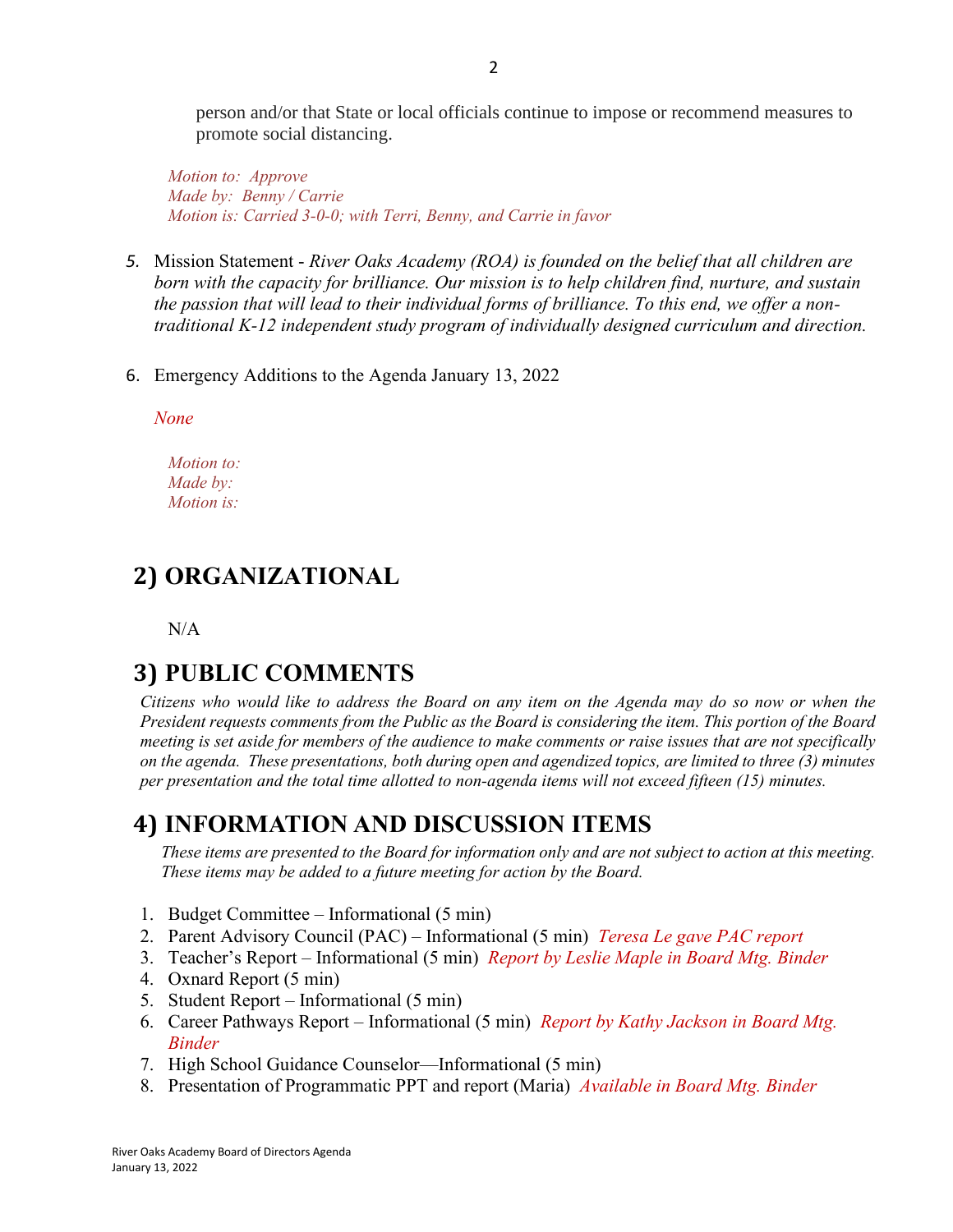## **5) REPORTS**

- 1. Board Chairperson's Report
- 2. Individual Board Member Report
- 3. Director's Report
- 4. BSA Report
- 5. VCOE Report

# **6) CONSENT AGENDA ITEMS**

*Actions proposed for the Consent Agenda are items consistent with adopted policies and approved practices of River Oaks Academy and are deemed routine in nature. The Board will be asked to approve all of the Consent Agenda items by a single vote unless any member of the Board or the Public asks that an item be removed from the Consent Agenda and considered and discussed separately.*

- 1. Consideration to approve the December 2, 2021 Minutes
- 2. Consideration to approve the ROA Financial Statement
- 3. Consideration to approve the ROA Board Report of Purchase Orders
- 4. Consideration to approve the ROA Board Report of Commercial Checks

*Public Comments: None Motion to: Approve Made by: Benny / Carrie Motion is: Carried 3-0-0; with Terri, Benny, and Carrie in favor*

# **7) ACTION ITEMS**

1. Review, Discussion, and Approval of the Spring 2022 virtual workshop vendors for Westlake: Spring workshops will run for 10 weeks from the week of January 24th, 2022 through April 1st, 2022.

| a) | Studio 23 Productions, Inc. / DBA "Shakespeare Kids" | \$2,850.00  |
|----|------------------------------------------------------|-------------|
| b) | Marcos Moscat / DBA "123 Rock"                       | \$4,900.00  |
| C) | Beyond the Toolbox, LLC (Ben Pfister)                | \$11,865.00 |
| d) | Programs After School, Inc. (Andrea Diamond)         | \$2,000.00  |
| e) | Parker-Anderson Learning Centers                     | \$18,500.00 |
| f) | Michael Ronald Voogd / DBA "VoogDesigns"             | \$6,000.00  |
| g) | Lanterns Global, LLC                                 | \$4,250.00  |
| h) | The Human Nature Center                              | \$8,400.00  |
| i) | Jon Bernstein / DBA "Naptown Boy, Inc."              | \$2,800.00  |
| i) | Train Goat Gainz, LLC                                | \$9,450.00  |
| k) | <b>Bonnie Vandenburg</b>                             | \$800.00    |
| I) | Jemma Wildermuth / DBA "Create Studio Fun, LLC       | \$4,230.00  |
|    | m) Michal Hasson/DBA "Simple Touch, LLC"             | \$2,400.00  |
|    |                                                      |             |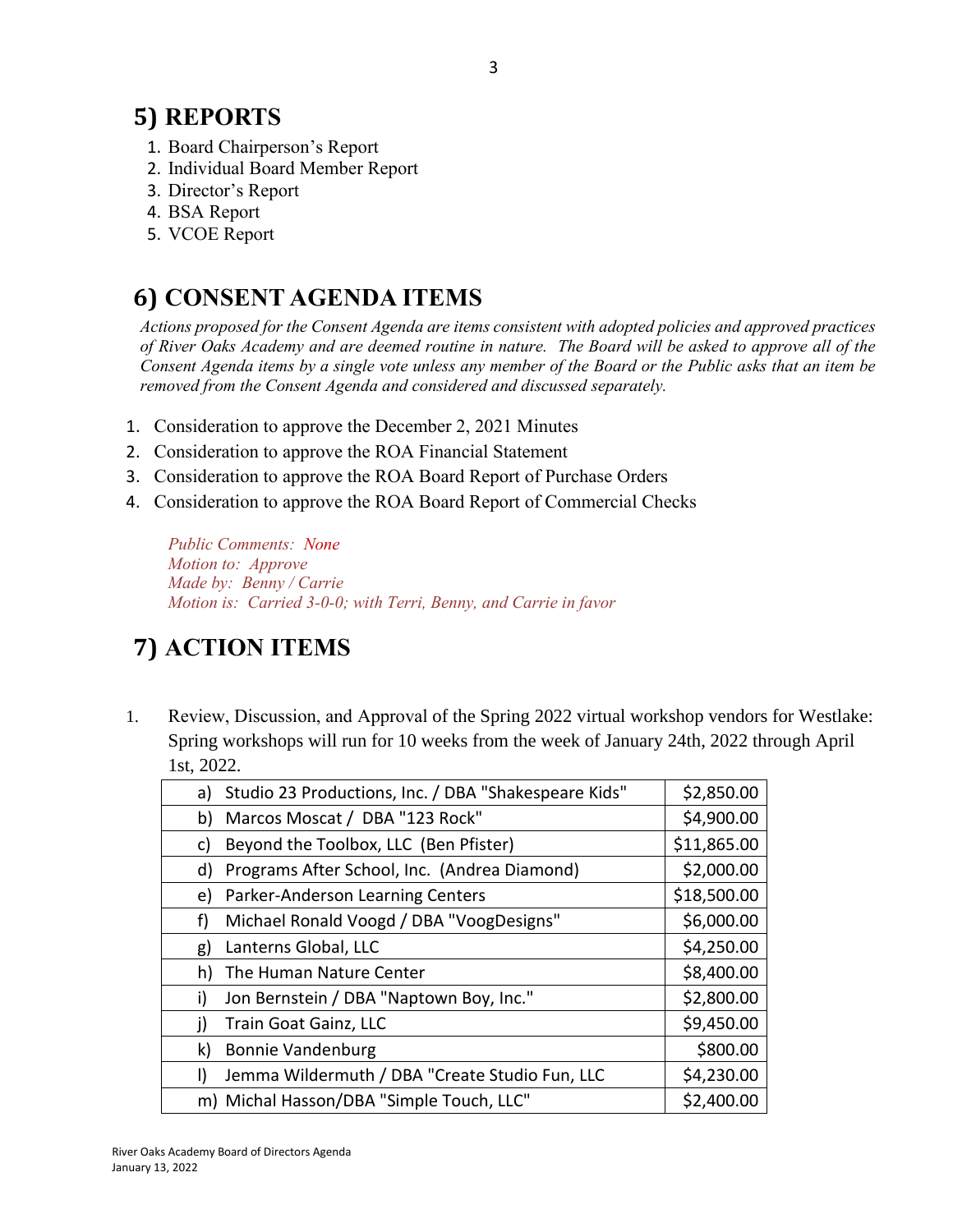#### 2. Review, Discussion, and Approval of the stipends for teachers to teach additional classes:

- *i.* Leina Ball, 3 classes; not to exceed: \$1,500.00
- *ii.* Lidia Finocchiaro; 3 classes; not to exceed: \$1,500.00
- *iii.* Leah Warren; 1 class; not to exceed: \$500.00
- *iv.* Karina Russell; 1 class; not to exceed: \$500.00
- *v.* Jennifer Anderson; 3 classes; not to exceed: \$1,500.00
- *vi.* Susan Willard; 2 classes; not to exceed: \$1000.00
- vii. Glenn Hening, 1 class; not to exceed: \$500.00

*Public Comments: None Motion to: Approve Made by: Benny / Carrie Motion is: Carried 3-0-0; with Terri, Benny, and Carrie in favor*

- 3. Review, Discussion, and Approval of the 2020-2021 School Accountability Report Card (SARC)
	- *i.* Per Education Code Sections 33126 and 35256 the data that is contained in these documents needs to be provided to the CDE no later than February 1, 2022

*Public Comments: None Motion to: Approve Made by: Benny / Carrie Motion is: Carried 3-0-0; with Terri, Benny, and Carrie in favor*

4. Review, Discussion, and Approval of the 2022-2023 paid administrative staff 15 holidays:

9/5; 9/26; 10/5; 11/11; 11/23; 11/24; 11/25; 12/22; 12/23; 12/30; 1/2; 1/16; 2/17; 2/20; 5/29

*Public Comments: None Motion to: Approve Made by: Benny / Carrie Motion is: Carried 3-0-0; with Terri, Benny, and Carrie in favor*

5. Review, Discussion, and Approval of ROA Board Meeting dates for the 2022-2023 school year.

August 4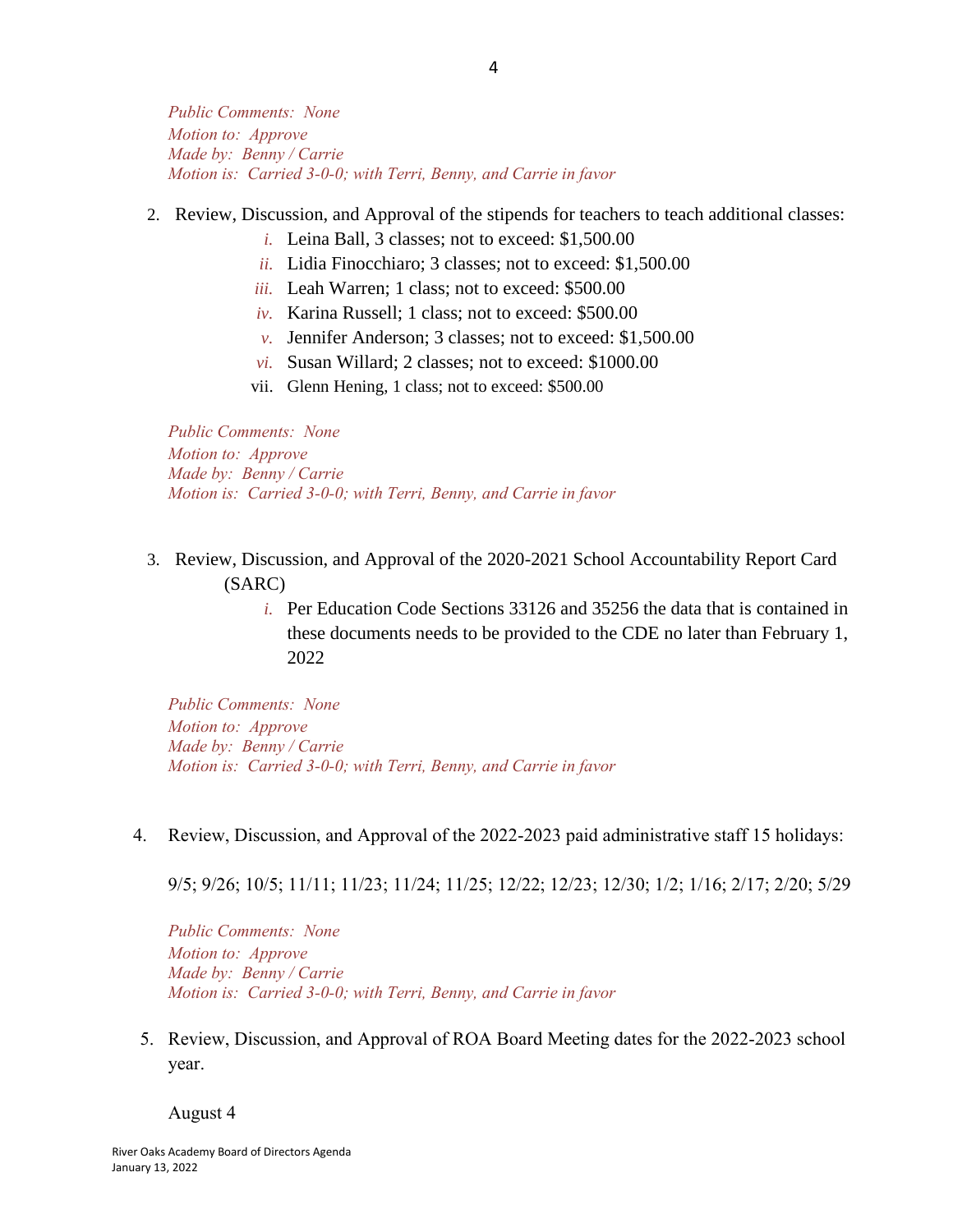September 1 October 6 November 3 December 8 January 12 February 2 March 2 April 6 May 4 June 1

*Public Comments: None Motion to: Approve Made by: Benny / Carrie Motion is: Carried 3-0-0; with Terri, Benny, and Carrie in favor*

- 6. Review, Discussion, and Approval of adding:
	- a. 10 more eDynamic Electives licenses through Edgenuity; not to exceed: \$990.00
	- b. 65 more digital licenses for Edgenuity; not to exceed: \$5,850.00
		- *i.* Edgenuity is one of our online platforms. Many of our high school students take elective classes with eDynamic and academic classes through Edgenuity. These licensesare also used for our Summer Academy and are valid for one year. They are reusable for multiple students within that one-year cycle.

*Public Comments: None Motion to: Approve Made by: Benny / Carrie Motion is: Carried 3-0-0; with Terri, Benny, and Carrie in favor*

- 7. Review, Discussion, and Approval of the new salary schedule for the Administrative Assistant and to move our current Administrative Assistant, Gretchen Gillis, to step 02/02/N, retroactively to July 1, 2021.
	- a. BSA informed us that switching Gretchen to the 12-month calendar in the middle of the year may cause issues in Escape (accounting software), which calculates the pay. Therefore, they suggested that we add a step to the 236-day salary schedule and move her to the 12-month schedule next year. This step would be retroactive.

*Public Comments: None Motion to: Approve Made by: Benny / Carrie Motion is: Carried 3-0-0; with Terri, Benny, and Carrie in favor*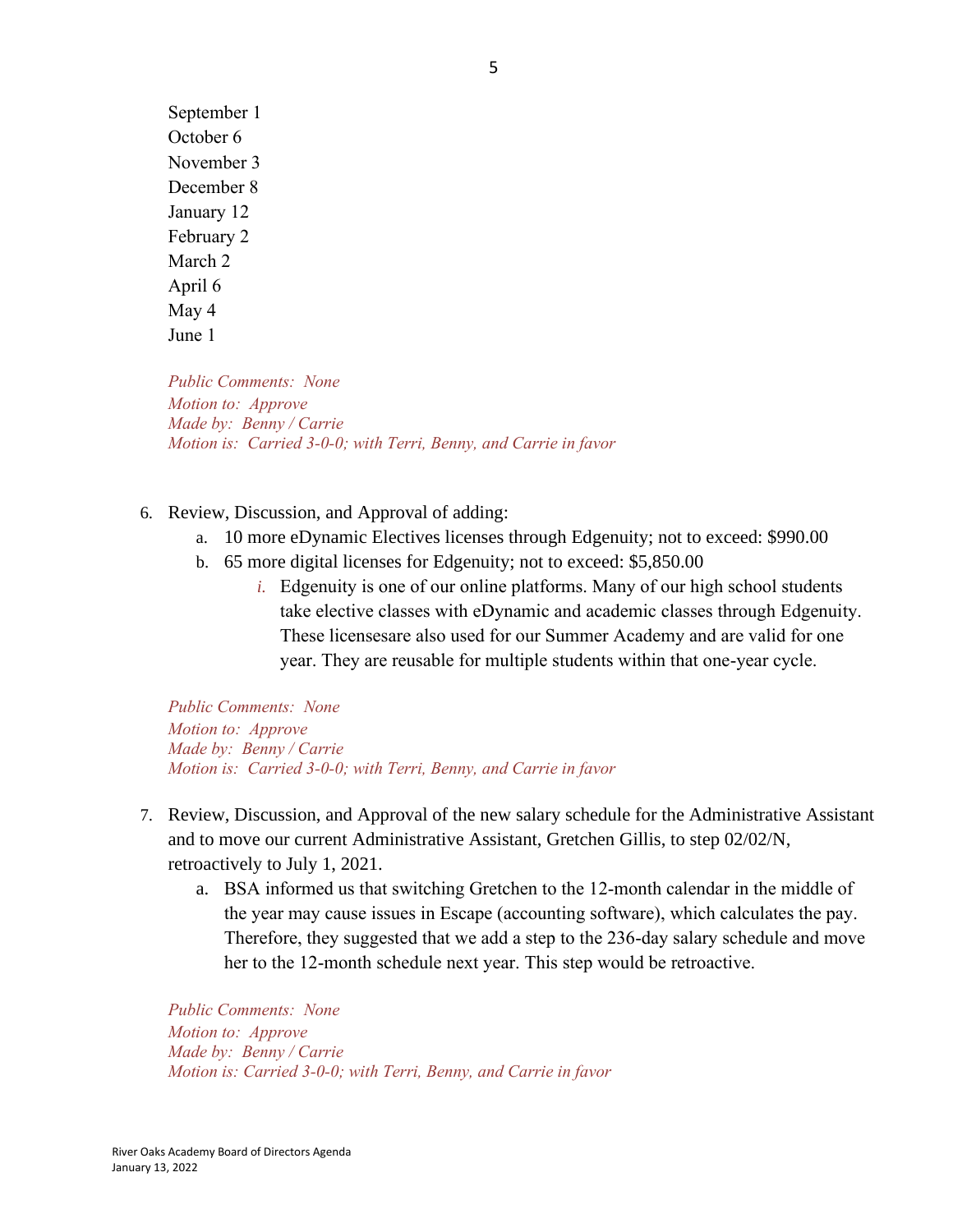- 8. Review, Discussion, and Approval of the purchase of additional math curriculum (Math-U-See!); not to exceed \$4,524.23
	- a. The math committee requested that we purchase additional materials for this program to be able to continue to supply students with the required books for  $2<sup>nd</sup>$  semester.

- 9. Review, Discussion, and Approval of the purchase of more technology for student and staff needs:
	- a. To meet staff needs, we request 3 HP Notebooks; 7 Apple MacBooks and Microsoft Office for the 10 laptops; not to exceed: \$16,098.23
	- b. 30 additional HP Chromebooks 11A for student use; not to exceed: \$8,604.30
	- c. 60 Max Cases for the student Chromebooks; not to exceed: \$2,574.00

*Public Comments: None Motion to: Approve Made by: Benny / Carrie Motion is: Carried 3-0-0; with Terri, Benny, and Carrie in favor*

#### 10. Review, Discussion, and Approval of Aidan Chisum's resignation, effective December  $17<sup>th</sup>$ .

*Public Comments: None Motion to: Approve Made by: Benny / Carrie Motion is: Carried 3-0-0; with Terri, Benny, and Carrie in favor*

- 11. Review, Discussion, and Approval of the following new employees:
	- a. Employee #212200001 filling the Office Assistant position vacated by Aidan
	- b. Employee #21223013 as an additional Special Education Resource employee/parttime

*Public Comments: None Motion to: Approve Made by: Benny / Carrie Motion is: Carried 3-0-0; with Terri, Benny, and Carrie in favor*

- 12. Review, Discussion, and Approval to continue to have Antonio Mendoza sanitize our Westlake facilities through the end of the 21/22 school year. Not to exceed: \$3,200.00
	- a. With the increase in staff and students work and study at our facility, we would like to continue to sanitize the offices regularly.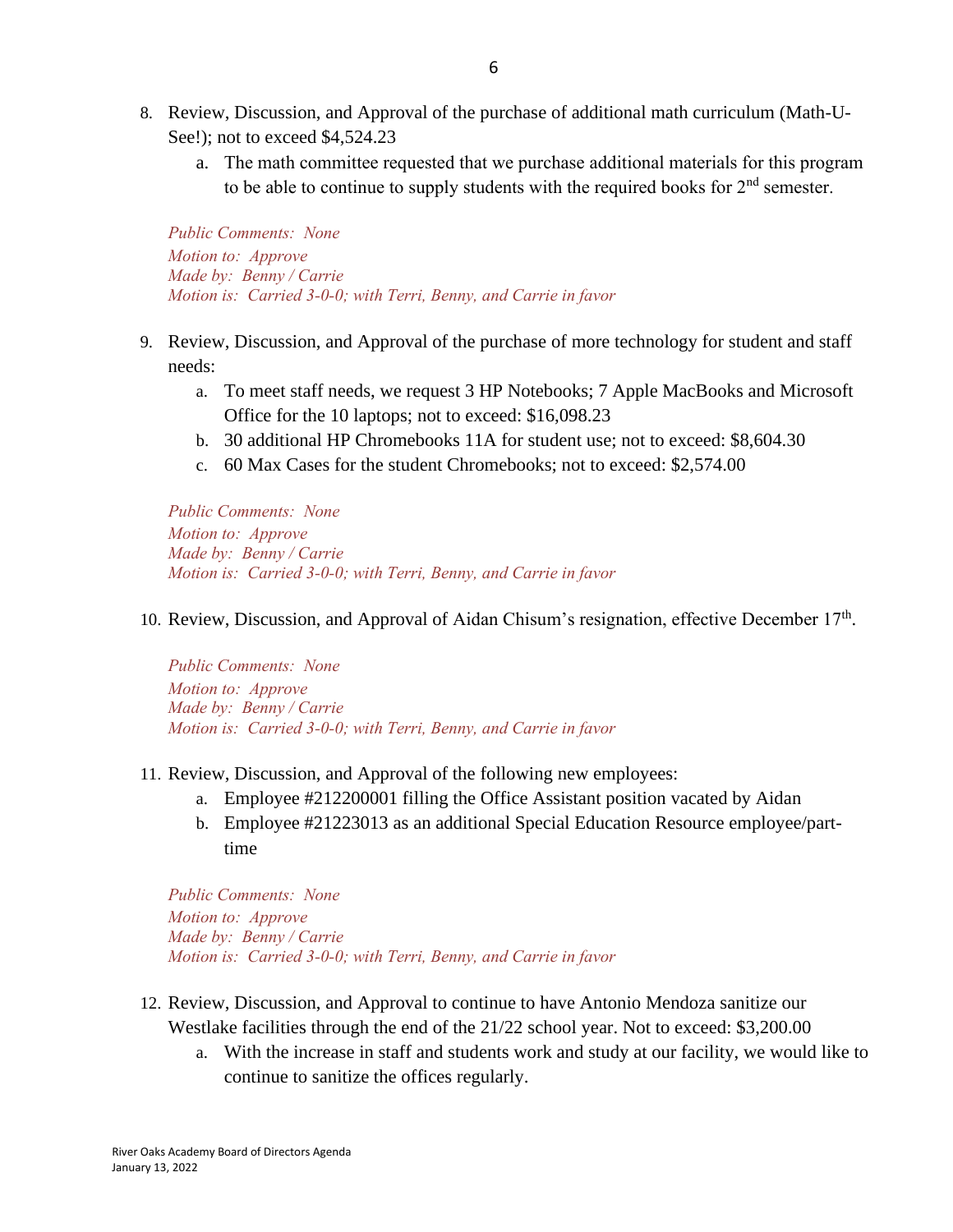13. Review, Discussion, and Approval to remove the following computers from our inventory: Tag Numbers:

- 0068
- 0002
- 0041
- 0042
- 0044
- 0047
- 0049
- 0051
- 0055
- 0059
- 0064
- 0067
- 0039
- 0040
- 0045
- 0053
- 0054
- 0058
- 0062
- 0063
- 0056
- 0061
- 0030
- 0032
- 0033
- 0034
- 0035
- 0069
- 0070
- 0071
- 0072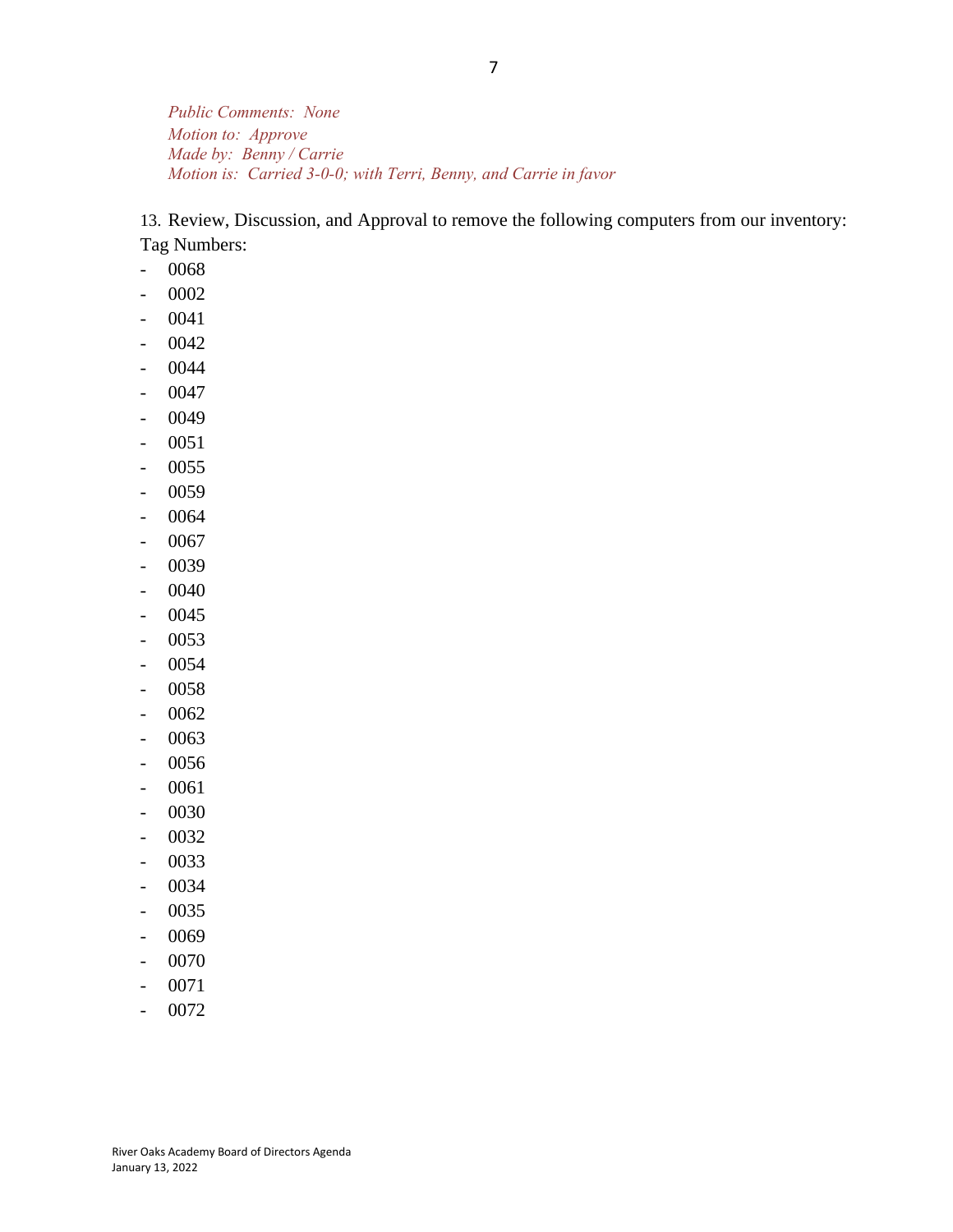Other Tech

- 0005 ELMO No longer compatible
- 0064 Projector No longer compatible
- 0004 Projector No longer compatible
- 0063 Projector -No longer compatible
- 0065 Outdated Security Bundle

*Public Comments: None Motion to: Approve Made by: Benny / Carrie Motion is: Carried 3-0-0; with Terri, Benny, and Carrie in favor*

14. Review, Discussion, and Approval of the revised Certificated Management Salary Schedule to reflect the change of the Director's days worked from 215 to 225.

*Public Comments: None Motion to: Approve Made by: Benny / Carrie Motion is: Carried 3-0-0; with Terri, Benny, and Carrie in favor*

- 15. Review, Discussion, and Approval of the quote from Mr. D Math CAAASPP test prep for math and ELA for all  $6-8$ <sup>th</sup> and  $11$ <sup>th</sup> grade students (for a total of 100 students); not to exceed \$25,000.
	- a. Mr. D. has done a pilot last year with our  $7<sup>th</sup>$  and  $11<sup>th</sup>$  grade students. We found that both grades have performed much better in the area of math on CAASPP. Therefore, we would like to have our middle school and  $11<sup>th</sup>$  grade students participate in the test prep this year in both areas, math and ELA. This is a 6-week program.

*Public Comments: None Motion to: Approve Made by: Benny / Carrie Motion is: Carried 3-0-0; with Terri, Benny, and Carrie in favor*

- 16. Review, Discussion, and Approval of the 21-22 OT/COTA Agreement Addendum to the original MOU, increasing the cost of OT services to \$90/hour and COTA services to \$80/hour, effective January 1, 2022.
	- a. After a phone conversation with the SELPA staff, we were informed that due to a drastic increase in labor cost, they are required to increase the hourly charge for the OT/COTA staff that they provide to us for those services. This is a \$5/hour increase for the 4 hours/week that we contract with them.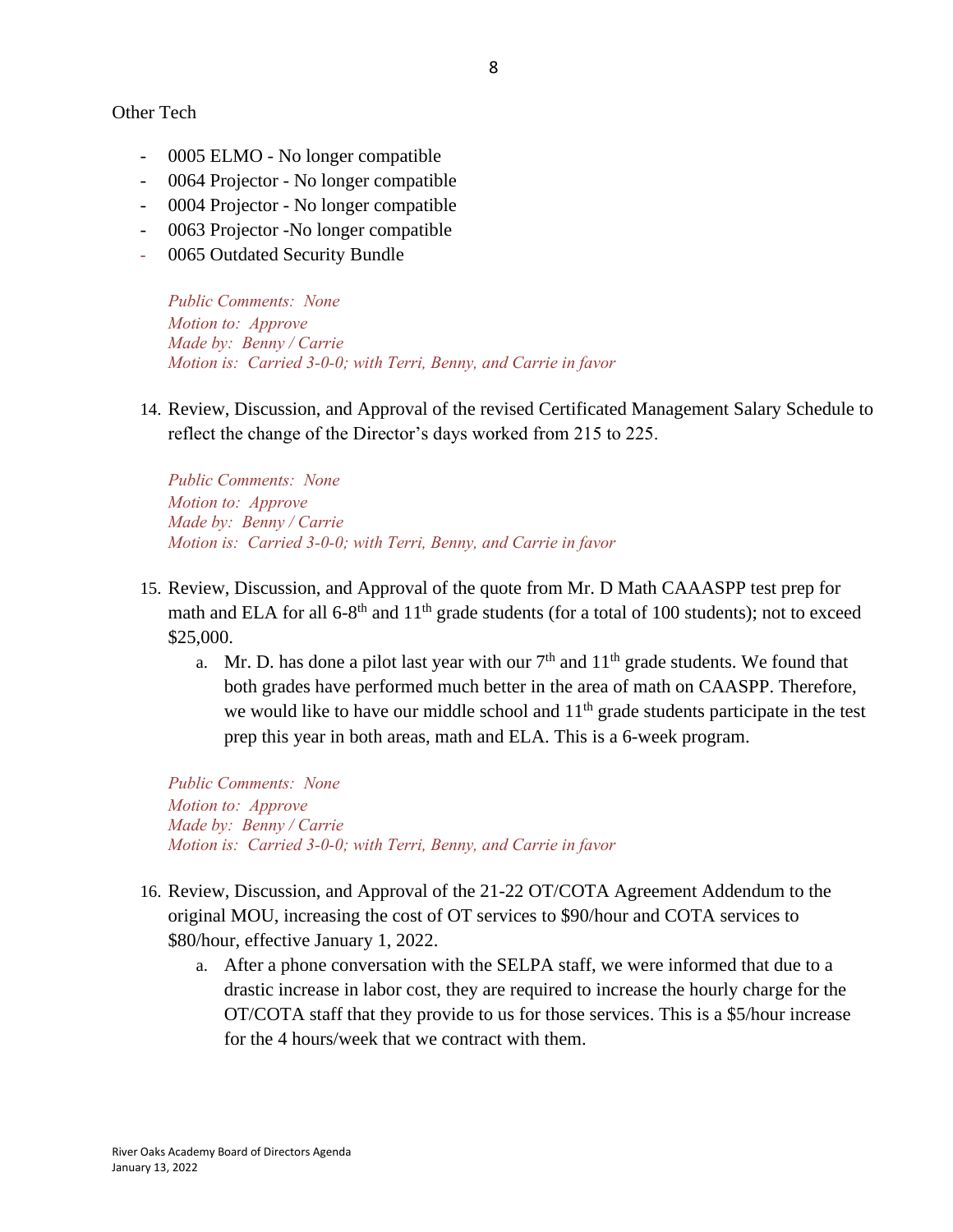- 17. Review, Discussion, and Approval of adding Cody Evans, Computer Consultant, as a vendor. Cody will help us with computers, servers, networks, printers and general IT needs. Not to exceed: \$2,500.00 through the end of June.
	- a. With the continued high demand in the area of technology, we continue to need additional technology support. Cody will be supporting us on an as needed basis and help out when technology projects arise or help troubleshoot when needed.

*Public Comments: None Motion to: Approve Made by: Benny / Carrie Motion is: Carried 3-0-0; with Terri, Benny, and Carrie in favor*

### **9. CLOSED SESSION** *Entered open session: 7:20pm*

During this meeting the Board may adjourn to Closed Session to review and consider the topics below:

#### 1. **PUBLIC EMPLOYMENT (Gov. Code section 54957(b)(1))**

Title: Director Evaluation

The Chair of the Board will report on actions taken during closed session.

*Returned to open session: 7:58pm*

### **10. OPEN SESSION ACTION ITEMS**

*None*

| <b>Public Comments:</b> |
|-------------------------|
| <i>Motion to:</i>       |
| Made by:                |
| <i>Motion is:</i>       |

### **10. FUTURE AGENDA ITEMS**

*These items are presented by the Board and are not subject to action at this meeting. These items may be added to a future meeting for action by the Board.*

# **11. ADJOURNMENT** *8:00pm*